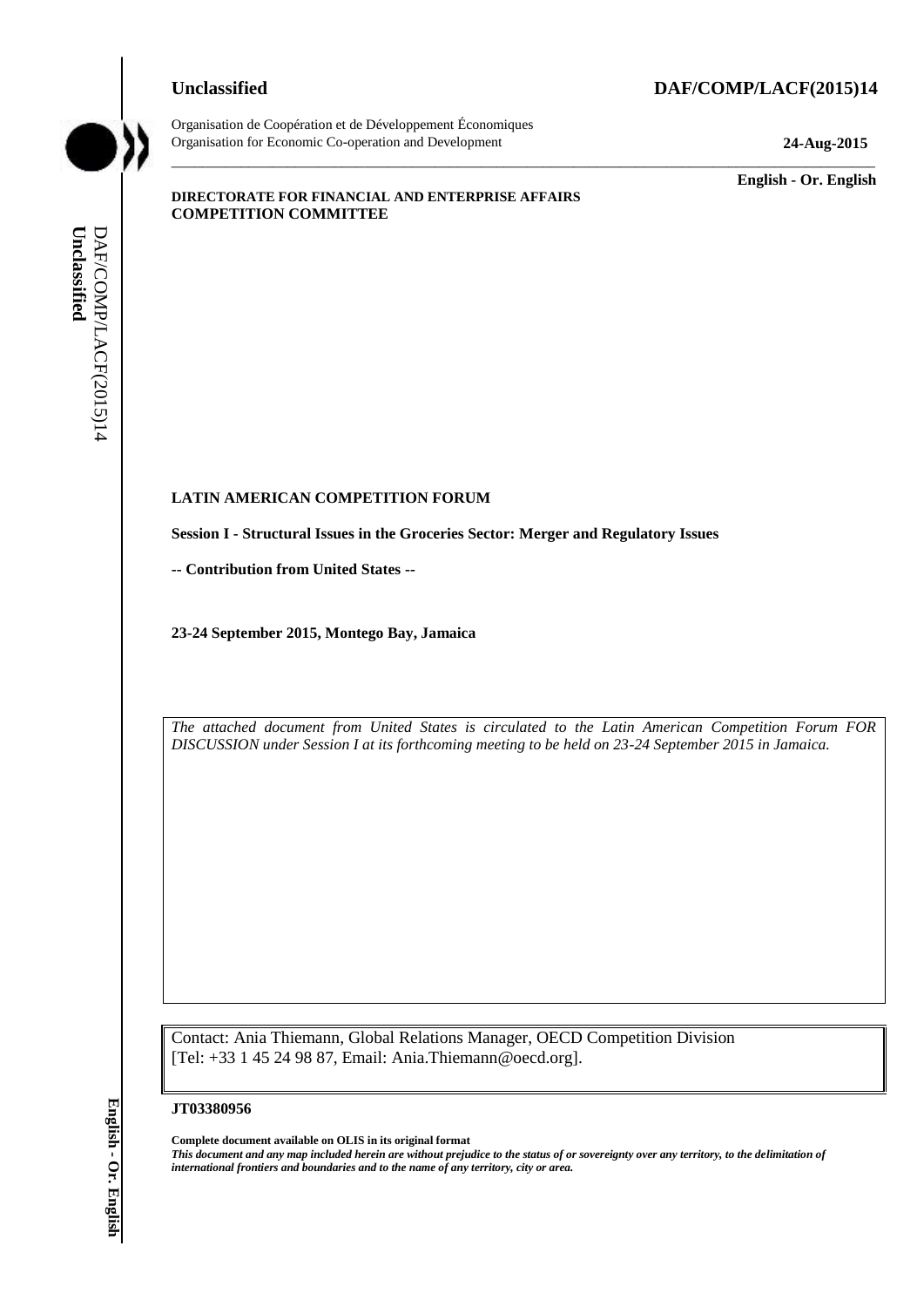# LATIN AMERICAN COMPETITION FORUM







**23-24 September 2015 • Montego Bay • Jamaica**

**Session I - Structural Issues in the Groceries Sector: Merger and Regulatory Issues** 

**\*\*\*** 

#### **COMPETITION ISSUES IN THE RETAIL GROCERY SECTOR IN LATIN AMERICA AND THE CARIBBEAN**

### **-- CONTRIBUTION FROM UNITED STATES --**

### **1. Introduction**

1. In the United States, the Federal Trade Commission (FTC) normally handles issues of competition in the supermarket industry. Over the course of its history, the supermarket industry has faced a number of mergers of large grocery store chains including, most recently, the acquisition of Safeway by Albertson's parent company, Cerberus. An important consideration of the antitrust authorities is whether a supermarket merger will result in a loss of competition.

2. In the sections below, we describe our analysis of competitive issues in the supermarket industry. Most of our discussion focuses on supermarket merger review. The goal of supermarket merger review is to assess whether the merger will change the merged firm's incentives and ability to increase prices or decrease quality. Whether it can do so often depends on the degree of substitutability between the products or services of the merging parties. The 2010 Horizontal Merger Guidelines provide the framework for assessing whether a merger is likely to raise anticompetitive concerns.<sup>1</sup> We discuss how the FTC has applied Merger Guidelines analysis to supermarket merger review.

3. Below, we also discuss the relationship between merger review and potential monopsony power. In principle, supermarket mergers could increase monopsony (buyer) power and lead to lower prices paid to food suppliers. As lower food prices are generally beneficial to consumers, this should not ordinarily be a source of concern in antitrust analysis unless the monopsony power provides additional incentives to

|<br>|<br>|

U.S. DEPT. OF JUSTICE & FEDERAL TRADE COMMISSION, HORIZONTAL MERGER GUIDELINES (2010), available at https://www.ftc.gov/sites/default/files/attachments/mergerreview/100819hmg.pdf [hereinafter "2010 HORIZONTAL MERGER GUIDELINES"].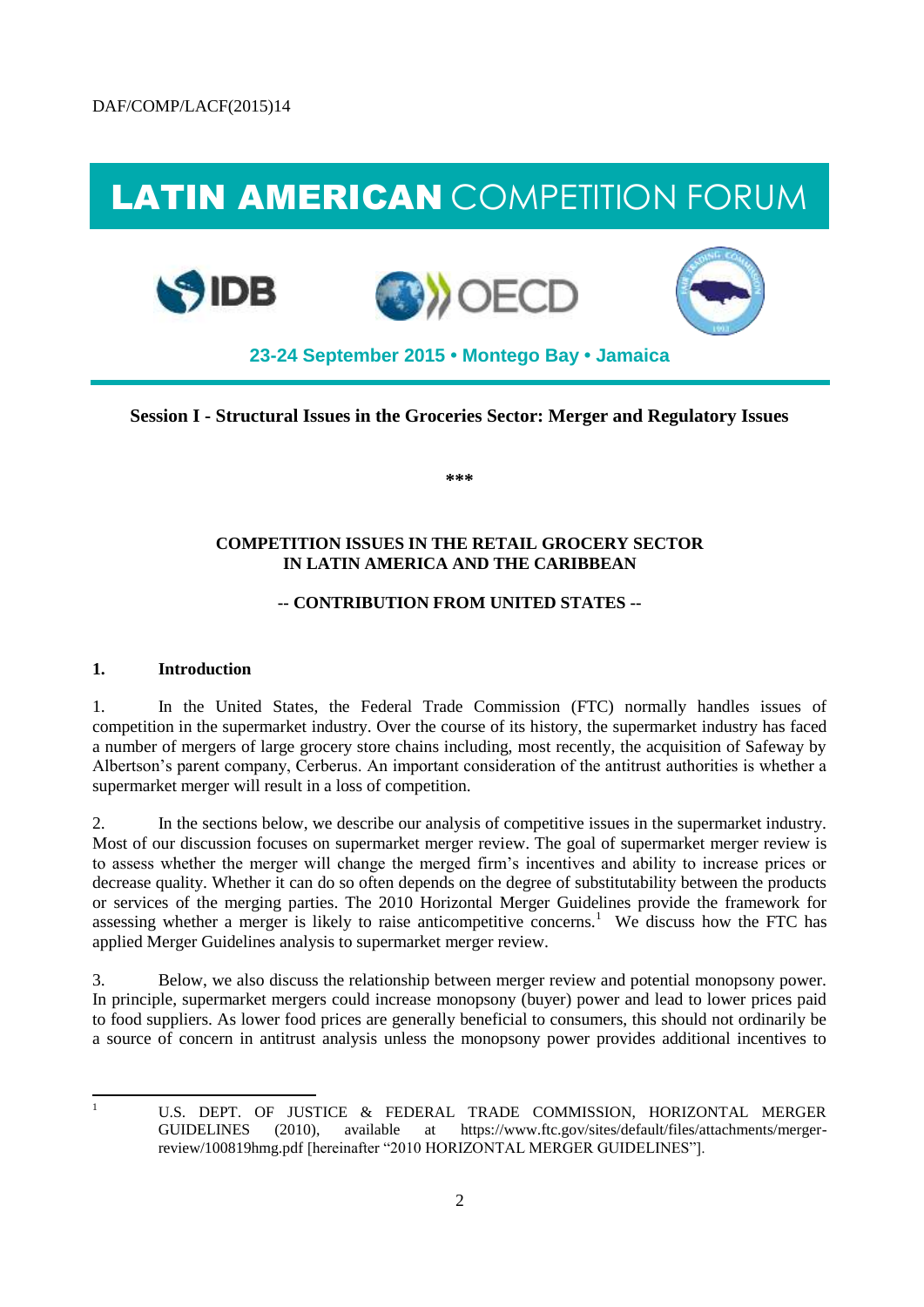diminish output and increase prices to consumers. The FTC has not brought an enforcement action based on monopsony power in recent years.

#### **2. Product Market**

4. The characteristics of a store affect whether consumers would switch to a store with other characteristics in the face of an anticompetitive price increase, which is central to a product market definition. One of the most important pieces of qualitative evidence that the FTC relies on to define a product market is the format of a retail grocery store. The store format is easily observable through store features, such as: variety and number of product offerings, service offerings, and store size. The FTC has often concluded from this evidence that similar store formats should be included in the same relevant product market.

5. The FTC normally alleges a relevant product market that is defined by a store format or a collection of store formats. Indeed, for many years, the FTC alleged a product market for supermarkets that included only stores that were traditional supermarkets.<sup>2</sup> However, product markets have changed as the industry has evolved. Since the *Kroger/Winn-Dixie* merger in June 2000, the Commission has consistently included supercenters  $(e.g., Wal-mart Supercenter)$  as market participants in supermarket mergers.<sup>3</sup> While the FTC has considered whether other grocery retail formats – limited assortment, hard discounters, club stores, or ethnic specialty stores, for example – should be included in the supermarket product market, the FTC has not included those formats in the supermarket definition.

6. One exception involved a case from Puerto Rico, in which the FTC included club stores in the same product market as supermarkets because club stores in Puerto Rico fulfill substantially all of a retail purchaser's weekly food and grocery shopping requirements in one visit.<sup>4</sup> The Commission emphasized that while it found that supercenters and club stores competed with supermarkets, this first-time inclusion of club stores was case specific and did not indicate a change in policy.

7. In the 2006 *Whole Foods/ Wild Oats* case, the FTC alleged, and a federal court of appeals ultimately agreed, that the parties participated in a premium, natural, and organic supermarkets ("PNOS") market, a product market distinct from traditional supermarkets.<sup>5</sup> The economic expert for the FTC presented quantitative and qualitative evidence that PNOS grocers were meaningfully differentiated from traditional supermarkets. He concluded that the evidence implied that PNOS constituted a separate product market.

4 *See* Complaint ¶¶ 8 – 11, In the Matter of Wal-Mart Stores, Inc. and Supermercados Amigo, Inc., Docket  $C$ -4066 (Nov. 20, 2002), available at https://www.ftc.gov/sites/default/files/documents/cases/2002/11/walmartamigocmp.pdf.

 $\frac{1}{2}$ *See e.g.*, Complaint  $\P$  1, 15 – 18, In the Matter of Albertson's, Inc., Docket C-3838 (Dec. 8, 1998) (defining "supermarket" and explaining that grocery retail stores with a different format are not supermarkets) available available at the supermarkets and the supermarkets are not at the supermarkets at  $\alpha$ https://www.ftc.gov/sites/default/files/documents/cases/1998/12/9810134cmp.htm.

<sup>&</sup>lt;sup>3</sup> *FTC v. The Kroger Co.*, Preliminary Injunction Brief ("PI Brief") 7 n.11 (June 2, 2000) ("Some mass merchants such [as] Wal-Mart have opened new "supercenters" that combine a mass merchandise store and a supermarket under one roof. The FTC includes the supermarket portion of these supercenters in the supermarket category.") available at a category." available at a variable at  $\alpha$ https://www.ftc.gov/sites/default/files/documents/cases/2000/06/krogerbrief.pdf.

<sup>5</sup> Amended Complaint ¶ 35, In the Matter of Whole Foods Market, Inc., Docket No. 9324 (Sept. 8, 2008). In a preliminary injunction action, the FTC failed to persuade the district court that PNOS was a relevant product market. On appeal, however, the D.C. Circuit reversed the lower court and determined (in a divided opinion) that the FTC might have been able to prove a PNOS submarket. *FTC v. Whole Foods Mkt., Inc.*, 502 F.Supp.2d 1 (D.D.C. 2007), *rev'd* , 548 F.3d 1028, 1041 (D.C. Cir. 2008).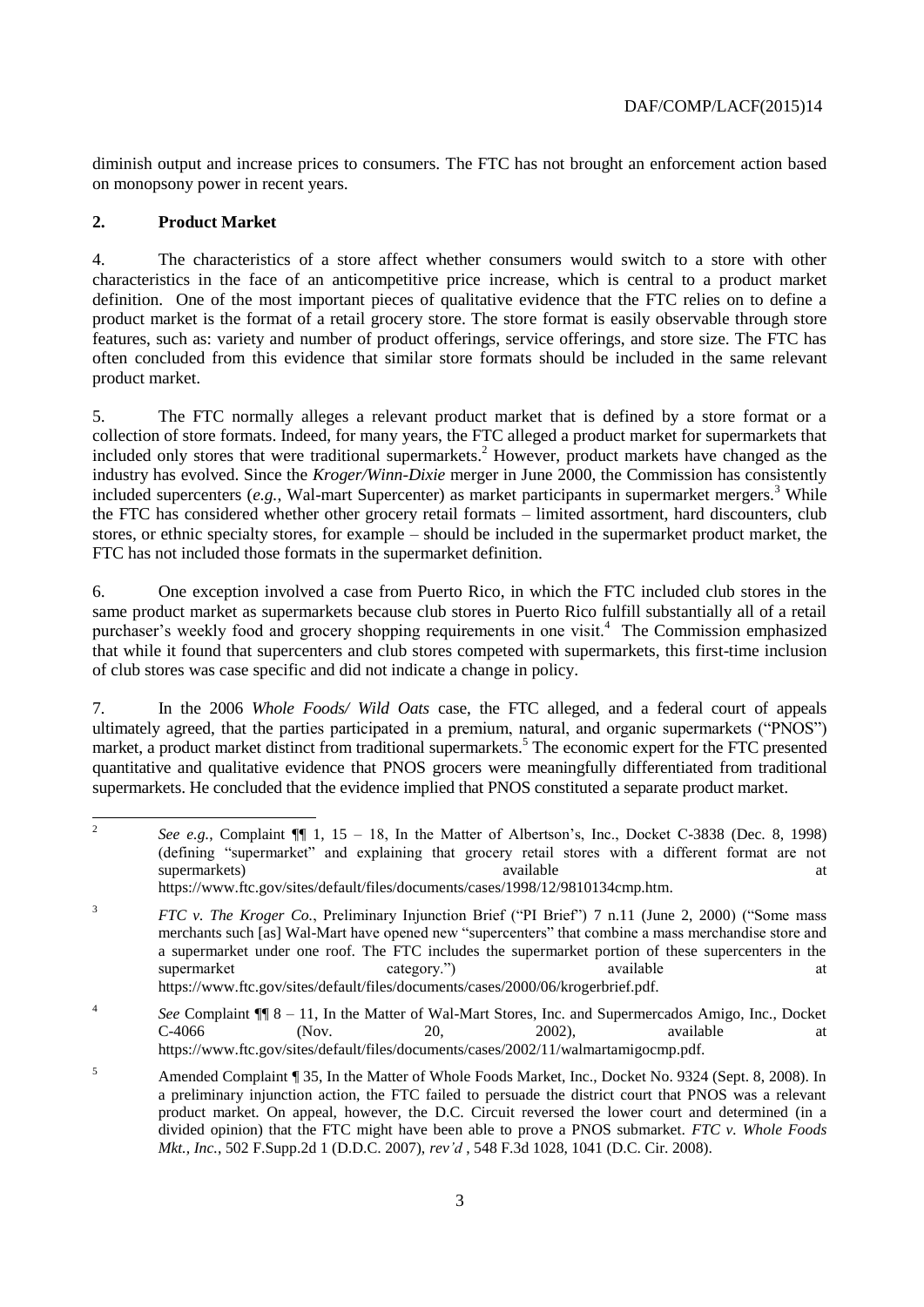8. Because of the importance of format in defining the relevant product market, the FTC collects substantial information from a variety of industry participants during a merger investigation. In past investigations, the FTC has used evidence from internal company documents, interviews of store operators, websites, advertisements, and other information about the stores.

9. Although store format is an important consideration in determining the relevant product market, other types of qualitative and quantitative information about the industry can be informative to product market definition. For example, information about the merging companies' and their customers' perceptions of substitutes to the merging parties' stores is instructive on product market definition. The parties to a merger usually submit company documents and data across a broad range of topics, each of which provides insight into the product market definition. A company's pricing practices – specifically full-book price-checking, pricing guardrails, and price zones – often focus on a few store operators that the company views as primary competition.<sup>6</sup> Real estate committee documents assessing the viability of a new location for a store often analyze the competitive significance of the other grocery retailers near the potential new location. Customer surveys and cross-shopping studies may provide insight into which alternatives customers use.<sup>7</sup> Entry and exit event tracking, done by the merging companies in their ordinary course of business, show the effects of various entries and exits of different kinds of store formats on revenue. This type of information about competition and substitutability often demonstrates that when two companies' stores are similar on numerous dimensions, such as product offerings, services, and size, those companies almost always see their stores as providing a greater degree of competition and substitutability than stores with different mixes of products, services, and size.

10. The FTC has alleged product markets consisting of supermarkets (including supercenters) and premium, natural, and organic supermarkets. In doing so, it has excluded other formats from the product market. For example:

- Ethnic specialty stores offer a selection of products and services tailored to a specific customer group, distinct from the typical supermarket customer.
- Limited assortment stores do not offer a "one-stop" shopping experience because they provide no service counters and have mostly own-label products. Evidence in past investigations suggests that customers use these stores for a different type of service than traditional grocery stores.
- Many hard discounters purchase distressed/damaged/surplus grocery items at low prices, and do not keep a consistent or complete inventory selection.
- Convenience stores offer a relatively limited selection of high volume items and target the convenience shopper who is willing to pay more than the supermarket price. Specialty food stores – like gourmet stores – do not offer one-stop shopping (particularly because they typically lack non-food grocery items) and rarely price compete against supermarkets.

 $\frac{1}{6}$ Full-book pricing is the practice of comparing prices to a competitor store's comprehensive list of products. Pricing guardrails are internal commitments to maintain prices within a certain range based on competitors' prices (*e.g.*, a store may commit to be 5% above club store prices and 5% below other conventional supermarket competitors). Price zones are internal commitments to offer identical prices at multiple stores within a "zone."

<sup>7</sup> Cross-shopping studies, usually based on customer surveys, show where a customer regularly shops for groceries in addition to the survey-giving company's store. This may provide information as to which supermarkets customers view as close alternatives.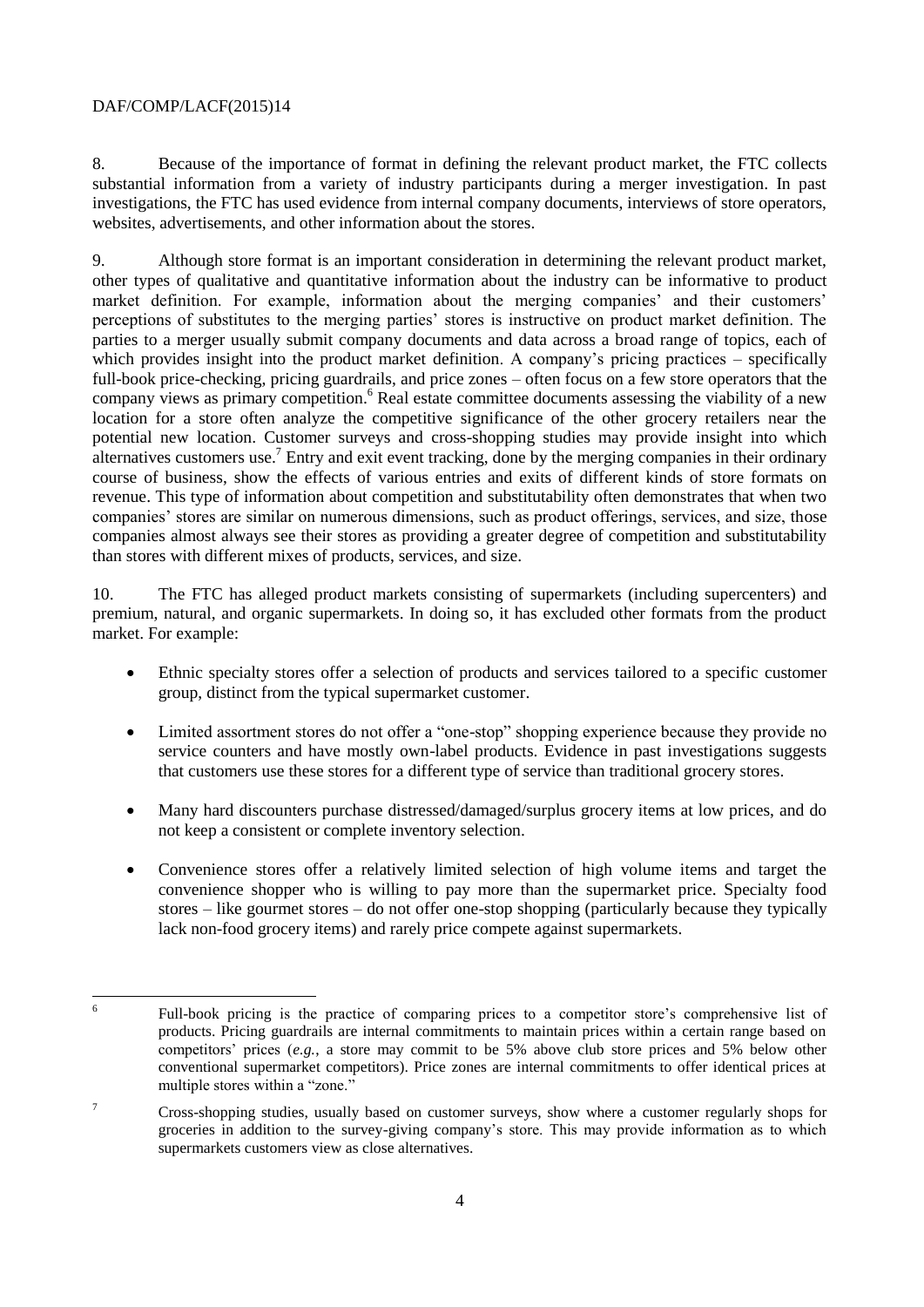Club stores' grocery items are limited to a few brands per grocery product and come in bulk packaging unsuitable for many grocery consumers.<sup>8</sup>

All of these formats offer a limited range of products and services compared to supermarkets.<sup>9</sup> Supermarket shoppers typically do not view these other formats as adequate substitutes for supermarkets.<sup>10</sup> Further, although these other types of retailers offer some competition, they do not provide as significant or close competition as traditional supermarkets.<sup>1</sup>

11. Market participants included in the supermarket product market definition (*i.e.*, conventional chain supermarkets, independent grocery stores, and supercenters) are differentiated along several dimensions (*e.g.*, size, product assortment, price, service, etc.). For example, supercenters and independent grocers are on opposite ends of a spectrum within the supermarket product definition. Supercenters are very large stores. They often have large parking lots, score low in service and fresh food quality rankings, and offer low prices. Independent supermarkets are typically smaller stores than conventional chain stores and score high on service, but they may lack scale to competitively price against national grocery retailers. In a relevant geographic area where the only two chain supermarkets are merging and there is one supercenter and one independent grocer – for example – the analysis should include the local population's willingness to substitute the supercenter or the independent grocer for the chain supermarket.

12. In our experience, store format is often among the most important determinants of a relevant product market when evaluating retail grocery store mergers. Past investigations have found a strong correlation between store formats and other evidence of competitive interaction, on the one hand, and customer substitution on the other hand. Because retail grocers continue to experiment with different formats, however, the product market definition is a case-by-case determination and may differ among different geographic markets even in the same matter. As the discussion above describes, new store formats and local conditions can affect the product market analysis.

#### **3. Geographic Market**

13. To identify relevant geographic markets, the FTC currently begins the analysis by considering merging stores within a distance that is likely close enough to suggest they could have overlapping customer bases.<sup>12</sup> Convenience motivates supermarket customers' choices; consequently, consumers

<sup>12</sup> In the absence of price discrimination based on customer location, the Agencies normally define geographic markets based on the locations of suppliers. Geographic markets based on the locations of suppliers encompass the region from which sales are made. Geographic markets of this type often apply

 8 Staff has observed that some formats typically excluded from the supermarket product market can be included in the definition based on local conditions. As noted above, in *Wal-Mart/Supermercados*, the Commission defined a product market in Puerto Rico that consisted of supermarkets, supercenters, and retail sale of supermarket-type items at club stores or similar stores that allow consumers to complete substantially all of their weekly food shopping in one visit. To date, that is the only matter in which the Commission has included club stores in the relevant product market definition for a grocery retail merger.

<sup>&</sup>lt;sup>9</sup> The evidence gathered in merger investigations suggests that stock keeping unit (SKU) counts in these store formats are significantly lower than at conventional grocery stores.

<sup>&</sup>lt;sup>10</sup> Supermarket shoppers would be unlikely to switch to one of these other types of retailers in response to a small but significant increase in price or "SSNIP" by a hypothetical supermarket monopolist. *See* 2010 Horizontal Merger Guidelines § 4.1.1 (2010).

<sup>&</sup>lt;sup>11</sup> Note, that the FTC has alleged a product market for the sale of discounted general merchandise in retail stores that sometimes includes supermarkets, but not the converse – general merchandise stores, such as dollar stores, have not been included in the relevant product market in supermarket mergers. *See* Complaint ¶ 6, In the Matter of Dollar Tree, Inc., Docket C-4530 (July 2, 2015) available at https://www.ftc.gov/system/files/documents/cases/150702dollartreecmpt.pdf.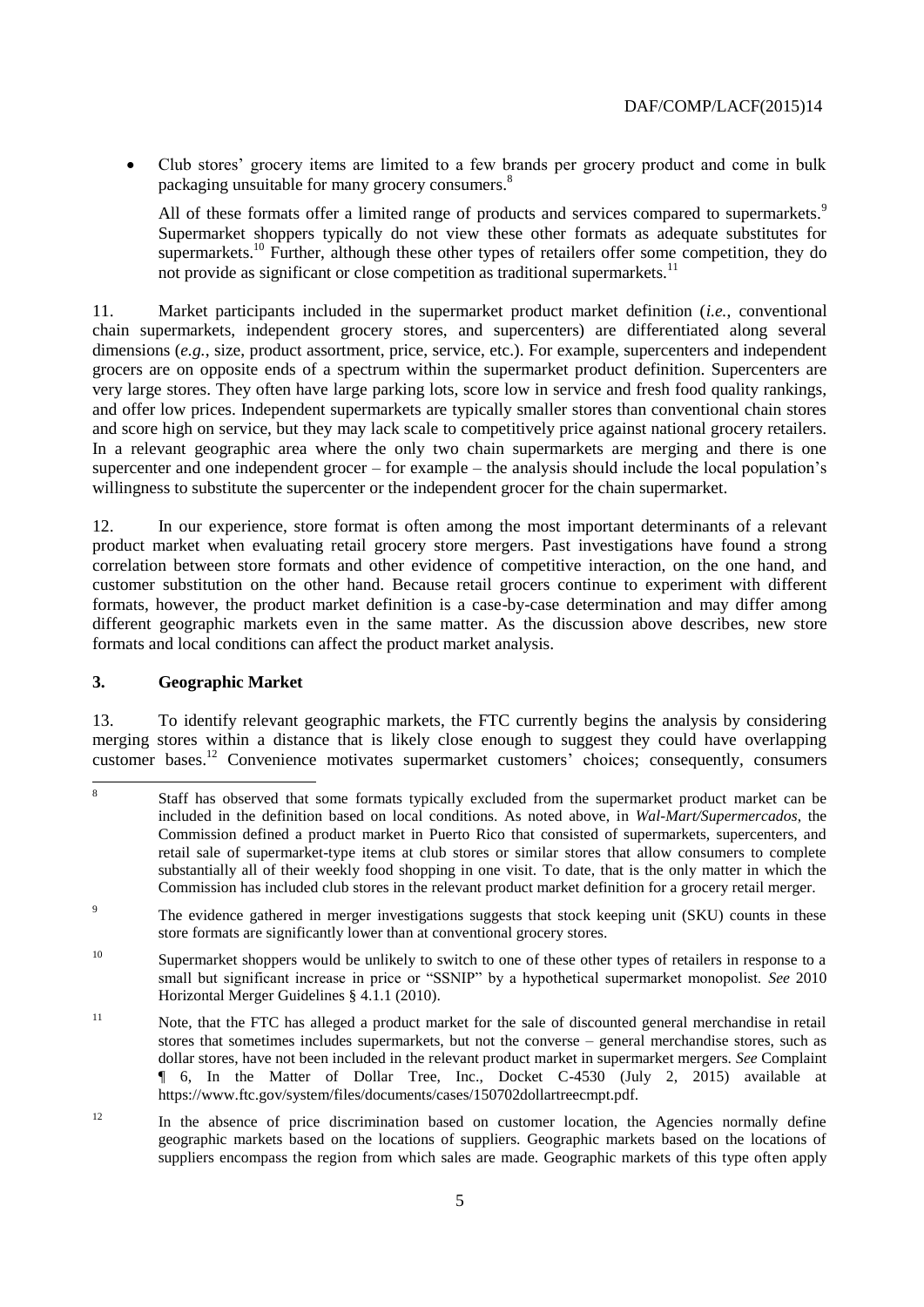predominantly shop very close to home. However, the distance a consumer is willing to travel for groceries varies by local conditions and store type. For example, grocery consumers are often more willing to travel farther in rural or suburban areas than in dense urban areas. Moreover, geographic features of an area, such as valleys, parks, waterways, highways, railroad tracks, and bridges (or the lack thereof) can affect a customer's willingness to travel. Similarly, consumers are generally willing to travel farther for supercenters than they are for conventional supermarkets.

14. Over the years, the FTC's definition of the relevant geographic market in supermarket merger cases has evolved. Through the early 2000s, FTC complaints alleged large areas such as metropolitan statistical areas ("MSAs"), counties, and cities.<sup>13</sup> In *Kroger/Winn-Dixie* in 2000, the FTC's brief in support of a preliminary injunction against the merger suggests the existence of local markets as small as 2-3 miles  $(3 - 5$  kilometers), but the geographic market alleged in the complaint is the area in and around Ft. Worth (as opposed to the Dallas /Ft. Worth metro area).<sup>14</sup> Then in *Whole Foods/Wild Oats* in 2007, the FTC alleged "an area as small as approximately five or six miles [eight or ten kilometers] in radius from [PNOSs] or as large as a metropolitan area," marking the first time the FTC specifically alleged markets based on radius areas immediately surrounding stores.<sup>15</sup> In *Ahold/Safeway* (2012), the Commission defined each of its geographic markets using a mileage radius around each store.<sup>16</sup> Since then, all of the FTC's supermarket consent decrees have alleged highly localized areas based on a range of overlap distances.<sup>17</sup> For example, the *Albertsons/Safeway* complaint (2015) specifically alleges that within each localized market, the merging parties had stores within two-tenths to ten miles (three-tenths to sixteen kilometers) of each other and have overlapping trade areas. The Commission did not allege metropolitan areas such as Los Angeles, Las Vegas, and Seattle as relevant geographic markets, but instead alleged that each MSA contains many local relevant geographic markets. Defining highly localized markets has been driven by an increasing availability of customer information and sophistication of data analysis.

15. The boundaries of each relevant geographic market can be determined using documents and data produced by the merging parties and third parties, interviews of local market participants, and publicly

when customers receive goods or services at suppliers' locations. Competitors in the market are firms with relevant production, sales, or service facilities in that region. 2010 Horizontal Merger Guidelines § 4.2 (2010).

- <sup>13</sup> *See e.g.*, Complaint ¶ 9, In the Matter of Koninklijke Ahold NV, Docket No. C-3687 (Sep. 30, 1996) (alleging relevant geographic markets such as "'the greater Hartford, Connecticut, area'" and "'the greater Providence, Rhode Island, area,'" – large metropolitan areas with many townships within.) available at https://www.ftc.gov/sites/default/files/documents/cases/1996/10/c3687cmp.pdf.
- <sup>14</sup> *FTC v. The Kroger Co.*, Plaintiff's PI Brief, June 2, 2000, p. 10 ("Consumers generally do not travel more than two to three miles to do their grocery shopping.") available at [https://www.ftc.gov/sites/default/files/documents/cases/2000/06/krogerbrief.pdf.](https://www.ftc.gov/sites/default/files/documents/cases/2000/06/krogerbrief.pdf) See also *FTC v. The Kroger Co.*, Complaint for Preliminary Injunction Pursuant to Section 13(b) of the Federal Trade Commission Act, June 2, 2000, at para. 12.b.(1) available at [https://www.ftc.gov/sites/default/files/documents/cases/2000/06/krogercomp.htm.](https://www.ftc.gov/sites/default/files/documents/cases/2000/06/krogercomp.htm)

<sup>15</sup> Amended Complaint ¶ 36, In the Matter of Whole Foods Market, Inc., Docket No. 9324 (Sept. 8, 2008), *available at* https://www.ftc.gov/sites/default/files/documents/cases/2008/09/080908wfamendedcmpt.pdf.

- <sup>16</sup> Complaint ¶ 16, In the Matter of Koninklijke Ahold N.V., Docket No. C-4367 (Aug. 16, 2012) ("The relevant geographic market in which to assess the competitive effects of the acquisition is a roughly three to three-and-a half mile area surrounding Newtown[.]") available https://www.ftc.gov/sites/default/files/documents/cases/2012/08/120817konkinlijkecmpt.pdf.
- <sup>17</sup> *See, e.g.*, Complaint  $\P$  14-16, In the Matter of AB Acquisition, LLC, Docket C-4424 (Dec. 23, 2013); Complaint  $\P$  15-17, In the Matter of Lone Star Fund V (U.S.), L.P., Docket C-4440 (Feb. 24, 2014); Complaint ¶¶ 14-16, In the Matter of Cerberus Institutional Partners V, L.P., Docket C-4504 (Jan. 27, 2015).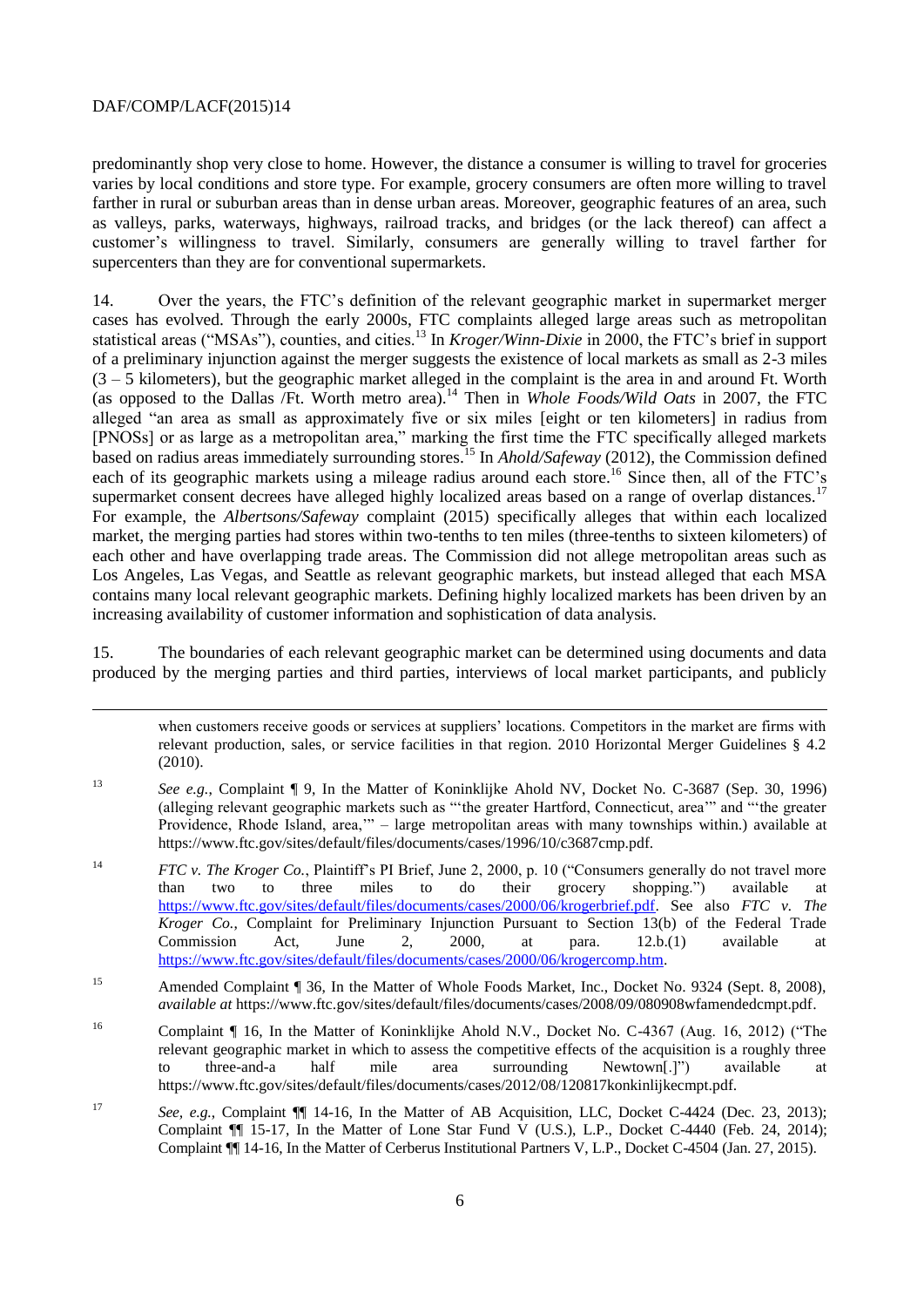available information. Analysis of loyalty membership data has allowed for very precise drawing of overlapping trade areas. Entry/exit studies show the effect of entry/exit events on an incumbent's revenue, and provide further evidence about the contours of the relevant geographic market. Real Estate committee documents, pricing practices, and interviews of local store operators provide additional perspectives on local customer travel patterns. An analysis based on these sources provides a highly nuanced and supportable local geographic market definition.

### **4. Competitive Effects**

16. The ultimate question of interest in any merger of differentiated products, including supermarket merger analysis, is whether the merger eliminates meaningful competition between sufficiently close substitutes that the merging parties can profitably impose a post-merger price increase.<sup>18</sup> The degree of substitutability between the merging parties and whether they could profitably impose a price increase will depend on a number of factors, including the number and type of other competing firms that are present. The focus of merger investigations is often to determine the degree of substitution between the merging firms and whether there are other adequate substitutes in the market.

17. If the merging grocery chains are close substitutes, then a merger may change the unilateral incentives of the combined firm. Prior to a merger, if either of the merging firms were to raise price, the customers lost to the other merging firm would represent a loss to the firm electing to raise prices. Postmerger, however, customers who switch between the parties' stores would no longer represent a loss to the firm since the acquiring firm would recapture these sales. The merged firm would have a greater incentive to raise prices or lower quality once the merger removes the competitive constraint that the merging parties had imposed upon each other. If there are several other close substitutes to the merging parties, however, the merged firm may not be able to profitably increase prices unilaterally because too large a fraction of sales would be lost to these other substitute supermarkets.

18. The incentive to raise price after the merger is based on the amount of sales the merged firm is likely to recapture and the margins earned on the recaptured sales. Economists often measure substitution in terms of the "diversion ratio," which is defined as the proportion of the unit sales that would be lost by one of the merging parties if it increased price, that are diverted to the other party. The diversion ratio is an important input into formal merger simulations and upward pricing pressure indices.<sup>19</sup>

19. A grocery store merger might also increase the probability of coordination between industry participants. An increase in market concentration may make it easier for competing firms (*i.e.*, firms that sell economic substitutes) to coordinate behavior and thus raise prices or lower quality. There are market conditions specific to the supermarket industry that may facilitate coordination, while others may actually serve as barriers to coordination. For example, competitor prices are relatively transparent, which tends to facilitate coordination. However, monitoring and enforcing agreements are costly activities due to the large number of product offerings and frequent supplier-specific promotions. The cost of monitoring tends to make coordination more difficult.

20. In addition to relying on documentary and interview evidence, as described in proceeding sections, the FTC employs quantitative analyses to estimate substitution patterns and the likely competitive effects of the transaction. The methods employed depend upon data availability and institutional details of the transaction under investigation.

<sup>18</sup> <sup>18</sup> A decrease in quality is conceptually similar. We use "price increase" as a short hand for either.

<sup>19</sup> For a discussion of upward pricing pressure, see Joseph Farrell & Carl Shapiro, Farrell, J. and Shapiro, C (2010) "Upward Pricing Pressure and Critical Loss Analysis: Response, *The CPI Antitrust Journal, February 2010*. [https://www.competitionpolicyinternational.com/assets/Free/Shapiro-FarrellFEB10.pdf.](https://www.competitionpolicyinternational.com/assets/Free/Shapiro-FarrellFEB10.pdf)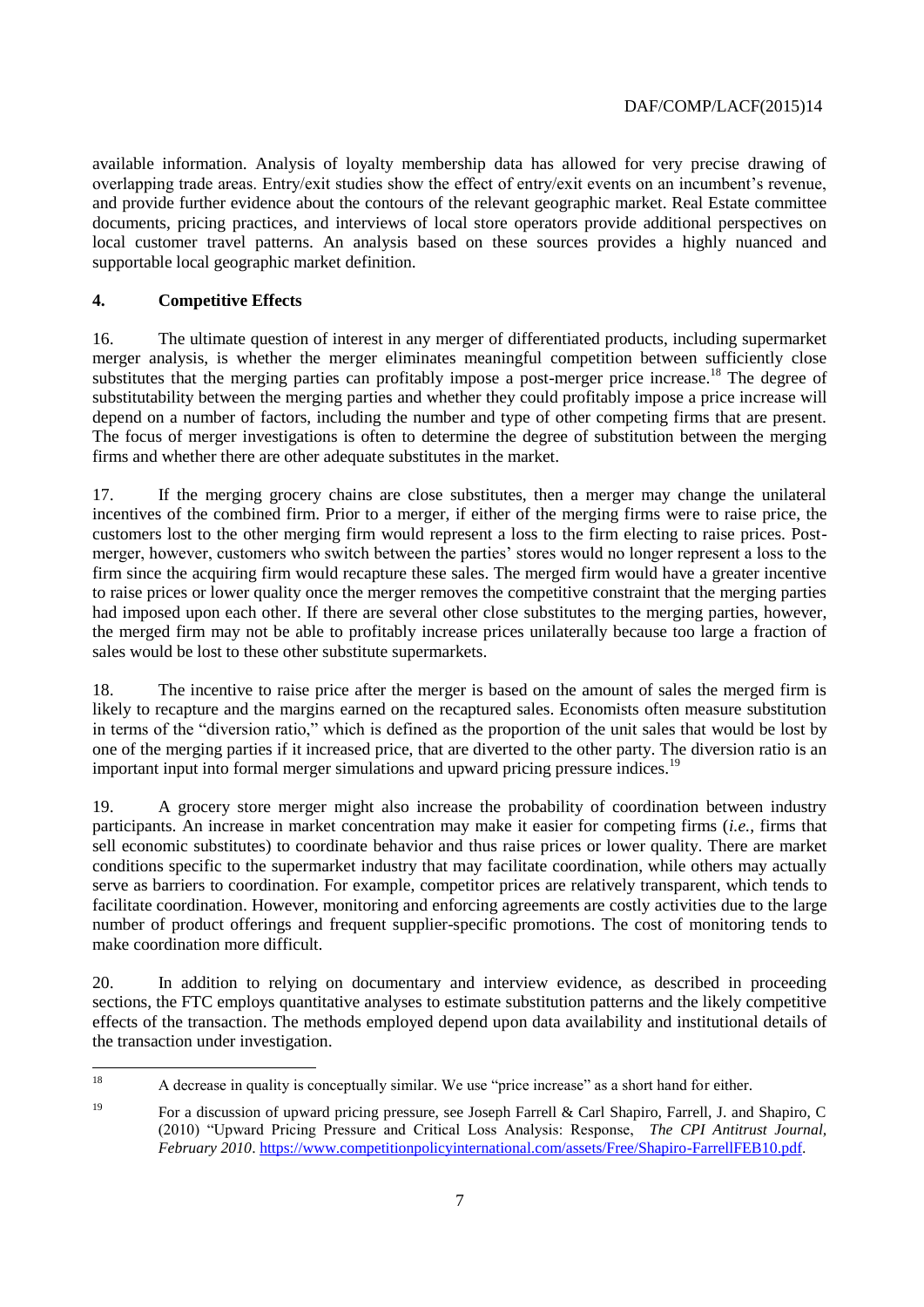21. We provide a brief description of three of these methods: market share analysis, loyalty card studies, and event studies. See Hosken and Tenn (2014) for a more detailed description of each of these methods and their application to retail merger review.<sup>20</sup>

#### *4.1 Market Share Analysis*

22. In the early stages of many U.S. supermarket merger investigations, the merging companies provide the FTC with data acquired from a third-party vendor about competitor grocery stores' annual sales. The FTC uses these data to construct market shares within defined markets. Market shares are used to identify areas where a merger could potentially be anticompetitive. The consideration of market shares implicitly assumes that substitution is proportional to share. In other words, substitution is greater to market participants with large shares than to participants with small shares.

23. Although market shares provide useful screens, they require definitions of product and geographic markets that include or exclude firms rather than allowing for a continuous measure of the extent of substitutability between firms. The decision to include or exclude a competitor that is only arguably part of the market from the market share calculation may have a dramatic impact on the resulting market shares and market concentration indices. We expect that measures of competition that account for varying levels of substitution between firms, such as those discussed below, may more accurately capture the nature of substitution between the firms.

### *4.2 Loyalty Card Studies*

24. Many supermarket chains maintain loyalty card programs that track store purchases of individual consumers. Using methods described in Hosken and Tenn, the FTC has used loyalty card data to estimate more refined diversion ratios.<sup>21</sup> Loyalty card data typically includes store-level sales data for each customer and includes the residential address of those customers. Using residential address, the FTC has estimated market shares for individual Census block groups, which are geographic areas that usually contain about 1500 residents. By estimating block group-level market shares and then aggregating to the store-level, the analysis effectively controls for important consumer characteristics because the Census block group controls for average demographic information such as population density, wealth (*e.g.*, home value), income, age, education, ethnicity, and household size.

25. Calculation of the relevant block group-level shares also requires the total grocery expenditures of all residents in the block group. This information is unlikely to be included in any of the parties' data submissions, but can be estimated using demographic characteristics of the block group and public sources that report total household grocery expenditures.<sup>22</sup> Diversion ratios between the merging parties' stores can be calculated using weighted averages of block-group level shares that give more weight to block groups that contribute more sales to the relevant store.

<sup>20</sup> <sup>20</sup> Daniel S. Hosken & Steven Tenn, *Horizontal Merger Analysis in Retail Markets*, Social Science Research Network (January 19, 2015), *available at*http://ssrn.com/abstract=2552548 *or* http://dx.doi.org/10.2139/ssrn.2552548.

<sup>21</sup> *See* 2010 Horizontal Merger Guidelines and Farrell, J. and Joseph Farrell & Carl Shapiro, *Upward Pricing Pressure and Critical Loss Analysis: Response*, The CPI Antitrust Journal (February 2010), [https://www.competitionpolicyinternational.com/assets/Free/Shapiro-FarrellFEB10.pdf.](https://www.competitionpolicyinternational.com/assets/Free/Shapiro-FarrellFEB10.pdf)

<sup>&</sup>lt;sup>22</sup> The American Community Survey (https://www.census.gov/programs-surveys/acs/) conducted by the US Census provides household demographic information at the block group-level. The Consumer Expenditure Survey (http://www.bls.gov/cex/) conducted by the Bureau of Labor Statistics reports household-level grocery expenditures.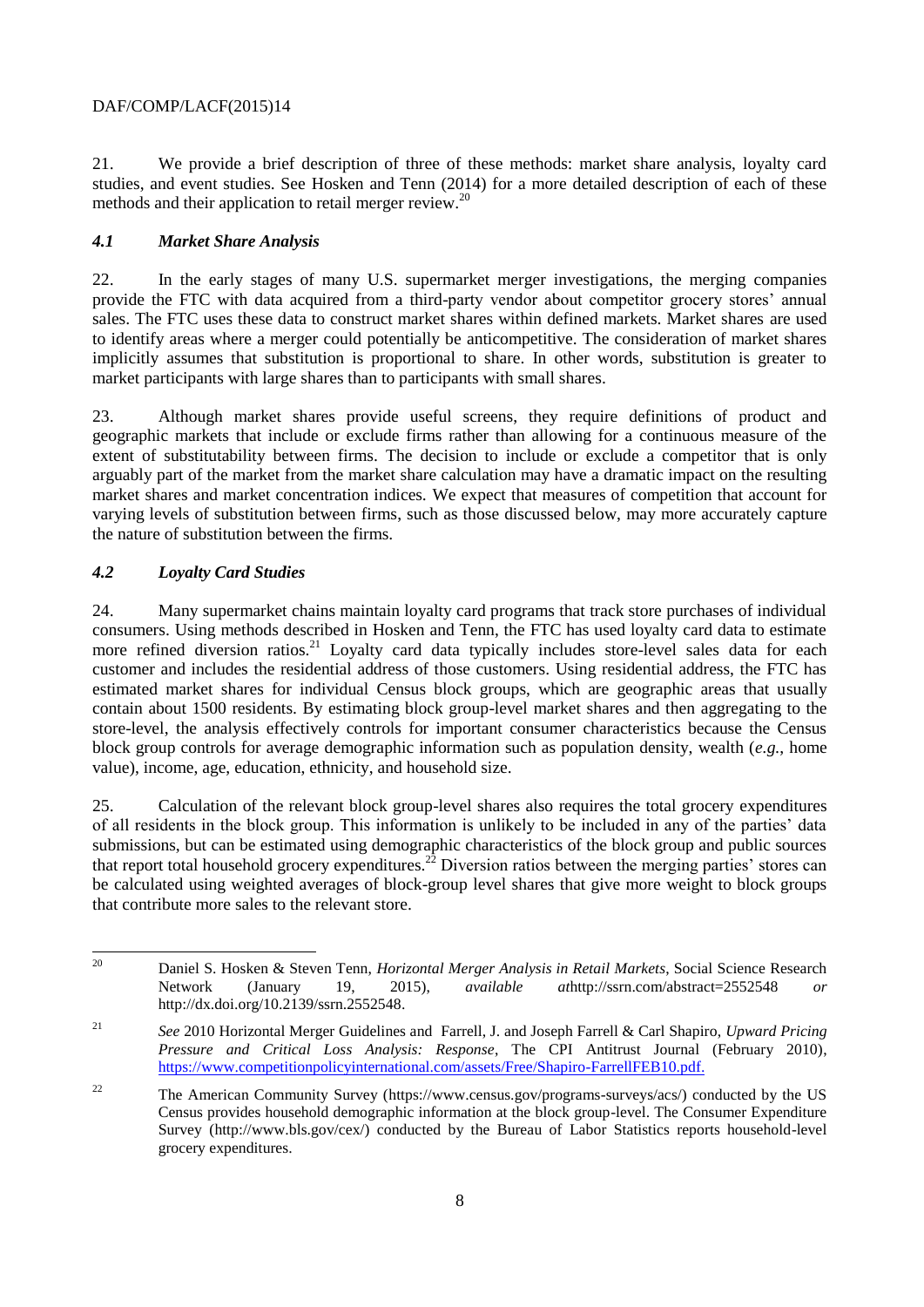#### *4.3 Event Studies*

26. Another approach to estimating competitive effects relies upon event study approaches to analyze changes in the competitive environment, such as the effect of entry and exit by competitors. For example, the FTC's economic expert for the *Whole Foods/Wild Oats* case used event studies to conclude that entry by Whole Foods into areas with incumbent Wild Oats stores resulted in lost sales and lower prices for the Wild Oats stores.<sup>23</sup> The magnitude of the lost sales provided information about the diversion ratio between the two parties. The price results provided direct information about the potential effects of the merger.

27. Event studies frequently use "control group" stores that are unaffected by the event to control for market characteristics that could bias estimates of the effects. Control group stores could be other conventional supermarkets with similar sales revenues in geographic areas that are unaffected by the event. The validity of event studies, and the ability to draw inferences from them, depends on the similarity of the affected stores and the control group stores. For instance, whether the control group stores face similar cost fluctuations as the affected stores is an important consideration in choosing a control group.

28. Numerous academic papers have examined the effects of events on retail supermarket competition. These studies consider a wide range of events and control groups. For example, Basker and Noel (2009) and Hausman and Liebtag (2007) estimate that Wal-Mart's entry into food markets lowers food prices by about 1% and 3%, respectively.<sup>24</sup> Hosken, Olson, and Smith (2012) consider the effects of mergers on grocery prices.<sup>25</sup> They find that mergers in concentrated markets are often associated with price increases, while mergers in less concentrated markets are often associated with price decreases.<sup>26</sup>

#### **5. Entry and Repositioning**

29. The extent of barriers to entry will depend on the specific geographic market at issue. On the one hand, supermarkets have few proprietary assets or technological barriers. As a result, de novo store entry does occur.<sup>27</sup> On the other hand, entry barriers include the time and costs associated with conducting necessary market research, selecting an appropriate location for a supermarket, obtaining necessary permits and approvals, constructing a new supermarket or converting an existing structure to a supermarket, and generating sufficient sales to have a meaningful impact on the market. Thus, it is a fact-specific inquiry to determine whether entry would be timely, likely and sufficient.

 $23$ <sup>23</sup> *See* Expert Report of Kevin M. Murphy, Ph.D., *FTC v. Whole Foods Mkt., Inc.*, No. 1:07-CV-01021 (D.D.C. July 9, 2007) available at https://www.ftc.gov/sites/default/files/documents/cases/2007/08/070823murphy.pdf.

<sup>&</sup>lt;sup>24</sup> Emek Basker & Michael D. Noel, The Evolving Food Chain: Competitive Effects of Wal-Mart's Entry into [the Supermarket Industry,](http://econweb.ucsd.edu/~mdnoel/research/NOEL_foodchain.pdf) *Journal of Economics and Management Strategy* 18:4, 2009, at 977-1009; Jerry Hausman & Leibtag Ephraim, *Consumer benefits from increased competition in shopping outlets: Measuring the effect of Wal-Mart*, 22 Journal of Applied Econometrics 1157-77(2007).

<sup>25</sup> Daniel S. Hosken, Luke Olson & Loren Smith, *Do Retail Mergers Affect Competition? Evidence from Grocery Retailing*, Federal Trade Commission, Bureau of Economics, Working Paper No. 313, December 20, 2012, *available at* <http://ssrn.com/abstract=2192189> *or* <http://dx.doi.org/10.2139/ssrn.2192189.>

<sup>&</sup>lt;sup>26</sup> They measure concentration using dollar sales from box stores (e.g., Wal-mart and Target), conventional grocers, and club stores in a Core-Based Statistical Area (CBSA).

<sup>27</sup> *See also* Dan Hanner et al., Dynamics in a Mature Industry: Entry, Exit, and Growth of Big-Box Grocery Retailer[s,](http://econweb.ucsd.edu/~mdnoel/research/NOEL_foodchain.pdf) 24 *Journal of Economics and Management Strategy* 22-46, (2015).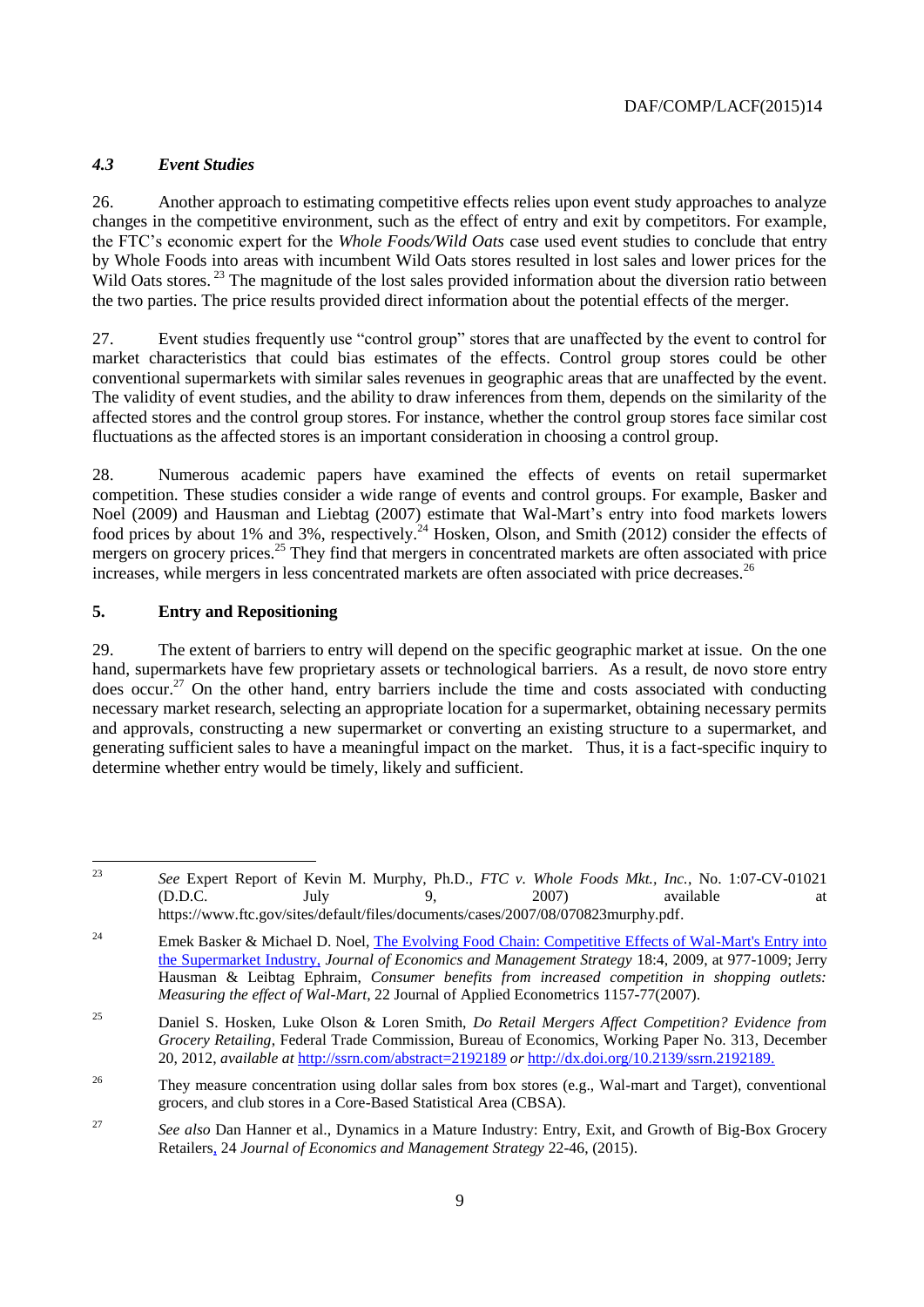30. Incumbent firms may also be able to reposition their existing stores by, for example, remodeling stores to refresh appearances, expanding, and repositioning to cater to changing local tastes.<sup>2</sup>

31. For these reasons, entry and repositioning are important considerations in supermarket merger review. In some economic models, high margins attract entry until prices are such that fixed entry costs are unprofitable for the next entrant. For this reason, the incorporation of store margins into the competitive effects analysis may implicitly account for general entry conditions, since pre-merger store margins may reflect fixed entry costs. However, the FTC also identifies likely entrants and incumbent expansions through competitor interviews and subpoenas during merger investigations, and incorporate known or expected opening of specific stores into its analysis.

#### **6. Monopsony**

32. In some circumstances, the FTC may be concerned that a proposed merger would increase monopsony power or otherwise adversely affect retail suppliers. A grocery chain may have monopsony power if it purchases such a large quantity of a food product that it has the ability to influence the market price of the food product. As lower food prices are generally beneficial to consumers, this should not ordinarily be a source of concern in antitrust analysis unless the merged firms would lack incentives to pass the savings on to consumers, or would have incentives to diminish output. For example, a grocery chain with monopsony power may have an incentive to purchase less of an input than it would were it one of many purchasers if, in doing so, it would receive a lower price on the product. The idea is that the chain with monopsony power would find it profitable to work its way down an upward sloping supply curve of the input suppliers by purchasing less of the input at a lower price than a firm without monopsony power would. Monopsony harm comes from the reduction in the input quantity and not from the lower price for the input.

33. In the United States, grocery store mergers rarely raise monopsony concerns. National firms supply many of the products purchased by retail grocery store chains. Recent grocery chain mergers have not raised concentration levels to a point that would warrant concern over monopsony power at the national level. As the Horizontal Merger Guidelines suggest: "Market power on the buying side of the market is not a significant concern if suppliers have numerous attractive outlets for their goods or services."<sup>29</sup> If a proposed grocery merger were to present potentially problematic increases in local purchasing power over some set of products, it is likely that the downstream competitive effects of that same merger would also be of concern because the suppliers of the product are almost certain to have at least as many alternative buyers as the customers of the retailer have viable alternative stores.

34. Although some supermarket mergers could generate a retailer capable of negotiating for lower input prices, it is important to understand the economic underpinnings of those lower prices. Unlike typical competitive effects analysis in horizontal merger investigations, a focus on prices can be misleading in analysis of buyer power. If the merged firm is able to obtain lower prices due to volume discounts or distribution efficiencies, those lower prices will likely benefit the consumers who shop at that retailer. However, if the merged firm obtains lower prices by restricting output, then consumers may be harmed. The focus of the antitrust analysis of monopsony power in grocery mergers should be on the quantity impact of the buying behavior of the merged firm. Consumer harm comes from quantity reductions, not lower prices.

 $28$  $Id.$ 

 $^{29}$  2010 HORIZONTAL MERGER GUIDELINES at 33.